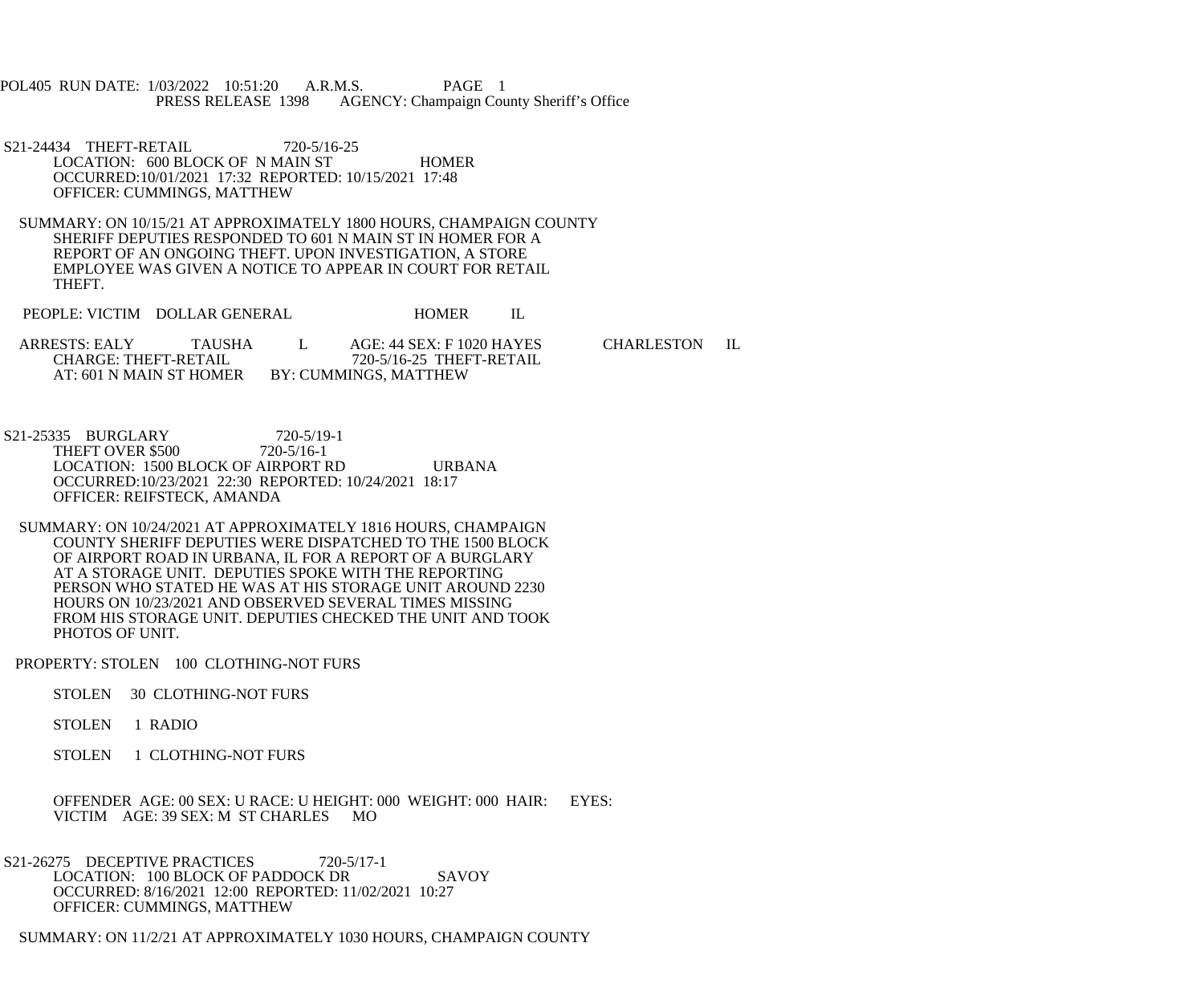POL405 RUN DATE: 1/03/2022 10:51:20 A.R.M.S. PAGE 2<br>PRESS RELEASE 1398 AGENCY: Champaign Cou AGENCY: Champaign County Sheriff's Office SHERIFF'S OFFICE TOOK A DECEPTIVE PRACTICES REPORT FROM A FEMALE VICTIM IN SAVOY. THE VICTIM REPORTS LOSING OVER \$10, 000 OVER THE COURSE OF APPROXIMATELY TWO MONTHS. THERE HAVE BEEN NO ARREST MADE AT THIS TIME.

OFFENDER AGE: 00 SEX: U RACE: U HEIGHT: 000 WEIGHT: 000 HAIR: EYES:<br>VICTIM AGE: 63 SEX: F SAVOY IL VICTIM AGE: 63 SEX: F SAVOY

 S21-26575 DRIVING UNDER REVOKED LICENSE 625-5/6-303 CANCEL/SUSPEND/REVOKED REGISTRATION 625-5/3-702 ILLEGAL TRANSPORTATION CANNABIS AU 625-5/11-502.15 ABC<br>DRUG EOUIPMENT-POSSESSION 720-600/3.5 DRUG EQUIPMENT-POSSESSION CONTROLLED SUBSTANCE-POSSESSION 720-570/402 HYPODERMIC NEEDLE/SYRINGE-POSS/SALE 720-635/1,2 CONTROLLED SUBSTANCE-LOOK-ALIKE 720-570/404<br>OBSTRUCTING JUSTICE 720-5/31-4 OBSTRUCTING JUSTICE LOCATION: 600 BLOCK OF CUNNINGHAM AV URBANA OCCURRED:11/04/2021 21:53 REPORTED: 11/04/2021 21:53 OFFICER: LIVINGSTON, ANDREW

 SUMMARY: ON 11/4/2021, CHAMPAIGN COUNTY SHERIFF DEPUTIES CONDUCTED A TRAFFIC STOP IN THE 600 BLOCK OF CUNNINGHAM AVE IN URBANA. DEPUTIES LEARNED THAT THE DRIVER OF THE VEHICLE HAD A REVOKED IL DRIVER'S LICENSE. DEPUTIES WOULD CONDUCT A CONSENT SEARCH OF THE VEHICLE AND WOULD LOCATE CANNABIS AND OTHER NARCOTICS. DEPUTIES SEIZED THE CANNABIS AND NARCOTICS AS EVIDENCE. THE DRIVER WOULD BE RELEASED WITH MULTIPLE CITATIONS.

 PEOPLE: VICTIM SOCIETY OFFENDER AGE: 26 SEX: M

ARRESTS: WELLS ERIC ANTINIO AGE: 26 SEX: M 911 E HILL ST URBANA IL CHARGE: DRIVING UNDER REVOKED LICENSE 625-5/6-303 DRIVING UNDER REVOKED LIC CHARGE: DRIVING UNDER REVOKED LICENSE AT: BY: SELLEK, KYLE<br>WELLS ERIC ANTINIO ANTINIO AGE: 26 SEX: M 911 E HILL ST URBANA IL<br>ID/REVOKED REGISTRATION 625-5/3-702 CANCEL/SUSPEND/REVOKED RE CHARGE: CANCEL/SUSPEND/REVOKED REGISTRATION AT: BY: SELLEK, KYLE<br>WELLS ERIC ANTINIO ANTINIO AGE: 26 SEX: M 911 E HILL ST URBANA IL<br>PORTATION CANNABIS AU 625-5/11-502 ILLEGAL TRANSPORTATION CA CHARGE: ILLEGAL TRANSPORTATION CANNABIS AU AT: BY: SELLEK, KYLE<br>WELLS ERIC ANTINIO WELLS ERIC ANTINIO AGE: 26 SEX: M 911 E HILL ST URBANA IL CHARGE: DRUG EQUIPMENT-POSSESSION 720-600/3.5 DRUG EQUIPMENT-POSSES! 720-600/3.5 DRUG EQUIPMENT-POSSESSION AT: BY: SELLEK, KYLE<br>WELLS ERIC ANTINIO ANTINIO AGE: 26 SEX: M 911 E HILL ST URBANA IL<br>UBSTANCE-POSSESSION 720-570/402 CONTROLLED SUBSTANCE-POSS CHARGE: CONTROLLED SUBSTANCE-POSSESSION AT: BY: SELLEK, KYLE<br>WELLS ERIC ANTINIO ERIC ANTINIO AGE: 26 SEX: M 911 E HILL ST URBANA IL<br>ODERMIC NEEDLE/SYRINGE-POSS/SALE 720-635/1,2 HYPODERMIC NEEDLE/SYRINGE CHARGE: HYPODERMIC NEEDLE/SYRINGE-POSS/SALE<br>AT: BY: SELLEK. KYLE BY: SELLEK, KYLE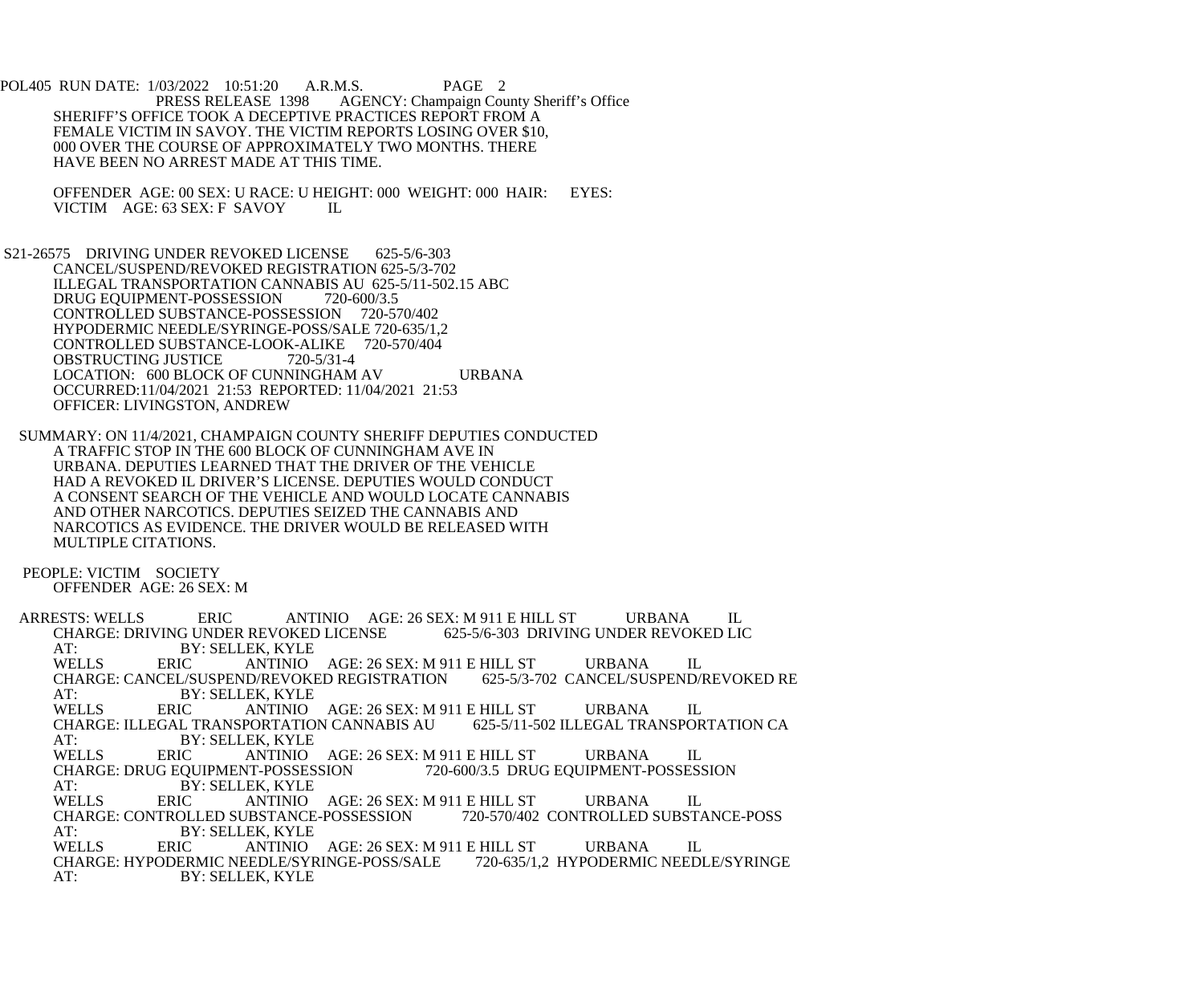POL405 RUN DATE: 1/03/2022 10:51:20 A.R.M.S. PAGE 3<br>PRESS RELEASE 1398 AGENCY: Champaign Cou PRESS RELEASE 1398 AGENCY: Champaign County Sheriff's Office<br>WELLS ERIC ANTINIO AGE: 26 SEX: M 911 E HILL ST URBAI ANTINIO AGE: 26 SEX: M 911 E HILL ST URBANA IL<br>UBSTANCE-LOOK-ALIKE 720-570/404 CONTROLLED SUBSTANCE-LOOK CHARGE: CONTROLLED SUBSTANCE-LOOK-ALIKE AT: BY: SELLEK, KYLE

- S21-26665 LEAVING THE SCENE OF AN ACCIDENT 625-5/11-401,402,404<br>FAILURE TO REDUCE SPEED 625-5/11-601A FAILURE TO REDUCE SPEED LOCATION: 2500 BLOCK OF N COUNTY ROAD 800 CHAMPAIGN OCCURRED:11/05/2021 18:20 REPORTED: 11/05/2021 18:21 OFFICER: FROMM, DANIEL
- SUMMARY: ON 11/5/21, CHAMPAIGN COUNTY SHERIFF'S DEPUTIES WERE DISPATCHED TO 2550N COUNTY ROAD 800E IN CONDIT TOWNSHIP FOR REPORT OF A TRAFFIC ACCIDENT. DEPUTIES ARRIVED AND WERE UNABLE TO LOCATE THE DRIVER, WHO LEFT THE SCENE. DEPUTIES WERE LATER ABLE TO LOCATE THE DRIVER AND ISSUED HIM SEVERAL CITATIONS.

PEOPLE: VICTIM SOCIETY

ARRESTS: VAUGEN JACK E AGE: 21 SEX: M 3 GREEN ST APT 5 FISHER IL<br>CHARGE: FAILURE TO REDUCE SPEED 625-5/11-601 FAILURE TO REDUCE SPEED CHARGE: FAILURE TO REDUCE SPEED 625-5/11-601 FAILURE TO REDUCE SPEED<br>AT: 2550 N CR 800N BY: FROMM, DANIEL AT: 2550 N CR 800N BY: FROMM, DANIEL<br>VAUGEN JACK E AGE: 21 SE AGE: 21 SEX: M 3 GREEN ST APT 5 FISHER IL<br>AN ACCIDENT 625-5/11-401 LEAVING THE SCENE OF AN A CHARGE: LEAVING THE SCENE OF AN ACCIDENT AT: 2550 N CR 800N BY: FROMM, DANIEL

 S21-26894 BURGLARY 720-5/19-1 LOCATION: 100 BLOCK OF PARKVIEW LN SAVOY OCCURRED:10/05/2021 7:00 REPORTED: 11/08/2021 15:21 OFFICER: SELLEK, KYLE

 SUMMARY: DISPATCHED TO AN APARTMENT COMPLEX IN THE VILLAGE OF SAVOY REFERENCE THE REPORT OF A BURGLARY. THE VICTIM REPORTED A SUBJECT ENTERED HER GARAGE AND CAUSED APPROXIMATELY \$1,000 WORTH OF DAMAGE TO HER VEHICLE.

 OFFENDER AGE: 00 SEX: U RACE: U HEIGHT: 000 WEIGHT: 000 HAIR: EYES: VICTIM AGE: 67 SEX: F SAVOY IL

S21-26950 BURGLARY RESIDENTIAL 720-5/19-3<br>CRIMINAL DAMAGE TO PROPERTY 720-5/21-1 CRIMINAL DAMAGE TO PROPERTY LOCATION: 1400 BLOCK OF KINGS WY CHAMPAIGN OCCURRED:11/09/2021 7:57 REPORTED: 11/09/2021 7:58 OFFICER: REIFSTECK, AMANDA

SUMMARY: ON 11/9/2021 AT APPROXIMATELY 0804 HOURS, CHAMPAIGN COUNTY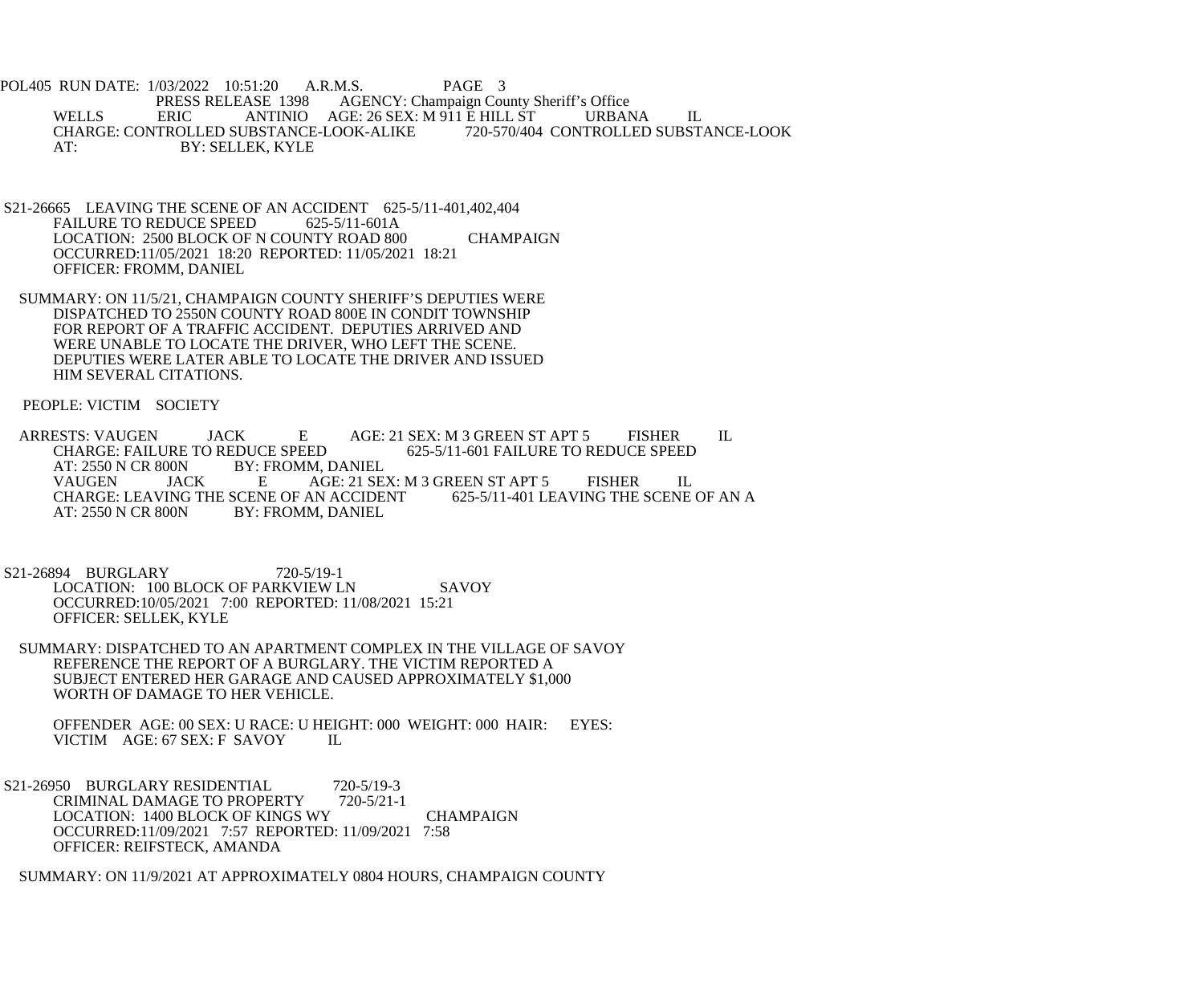POL405 RUN DATE: 1/03/2022 10:51:20 A.R.M.S. PAGE 4<br>PRESS RELEASE 1398 AGENCY: Champaign Cou AGENCY: Champaign County Sheriff's Office SHERIFF DEPUTIES WERE DISPATCHED TO THE 1400 BLOCK OF KINGS WAY IN CHAMPAIGN, IL FOR A REPORT OF BURGLARY AT THE RESIDENCE. DEPUTIES ARRIVED AND OBSERVED THE REPORTING PERSONS HOME TO BE BROKEN INTO AND OBJECTS WITHIN THE HOUSE WERE BROKEN AND DISTURBED. DEPUTIES GATHERED EVIDENCE AND ADVISED THE REPORTING PERSON TO STAY ELSEWHERE UNTIL HER HOME WAS SECURE.

PROPERTY: DAMAGED 1 DOOR / FRAME

DAMAGED 2 WINDOW

DAMAGED 2 FURNISHINGS

DAMAGED 1 TELEVISION

OFFENDER AGE: 00 SEX: U RACE: U HEIGHT: 000 WEIGHT: 000 HAIR: EYES:<br>VICTIM ASSE MANAGEMENT CHAMPAIGN IL VICTIM ASSE MANAGEMENT CHAMPAIGN IL VICTIM AGE: 27 SEX: F CHAMPAIGN IL VICTIM AGE: 27 SEX: F CHAMPAIGN

- S21-26968 BURGLARY FROM MOTOR VEHICLE 720-5/19-1<br>THEFT \$500 AND UNDER 720-5/16-1 THEFT \$500 AND UNDER LOCATION: 4000 BLOCK OF E ANTHONY DR URBANA OCCURRED:11/09/2021 9:15 REPORTED: 11/09/2021 10:15 OFFICER: REIFSTECK, AMANDA
- SUMMARY: ON 11/09/2021 AT APPROXIMATELY 1015 HOURS, CHAMPAIGN COUNTY SHERIFF DEPUTIES WERE DISPATCHED TO THE 4000 BLOCK OF EAST ANTHONY DRIVE IN URBANA, IL FOR A REPORT OF A BURGLARY TO A MOTOR VEHICLE. DEPUTIES SPOKE WITH THE REPORTING PERSON WHO STATED HIS WALLET WAS TAKEN FROM HIS VEHICLE AND HIS CREDIT CARD WAS CHARGED. SURVEILLANCE FOOTAGE WAS OBTAINED FROM VARIOUS LOCATIONS. IT WAS REPORTED LATER THAT THERE WAS ANOTHER VICTIM ON THE SAME BLOCK OF EAST ANTHONY DRIVE.

PROPERTY: STOLEN 1 CURRENCY-NOT CHECKS/BOND

- STOLEN 1 CURRENCY-NOT CHECKS/BOND
- STOLEN 1 GIFT CERTIFICATE / CARD
- STOLEN 1 DRIVERS LICENSE
- STOLEN 1 CREDIT/DEBIT/GAS CARDS
- STOLEN 1 DOCUMENTS / RECEIPTS
- STOLEN 1 DOCUMENTS / RECEIPTS
- STOLEN 1 IDENTIFICATION ITEMS
- STOLEN 1 CREDIT/DEBIT/GAS CARDS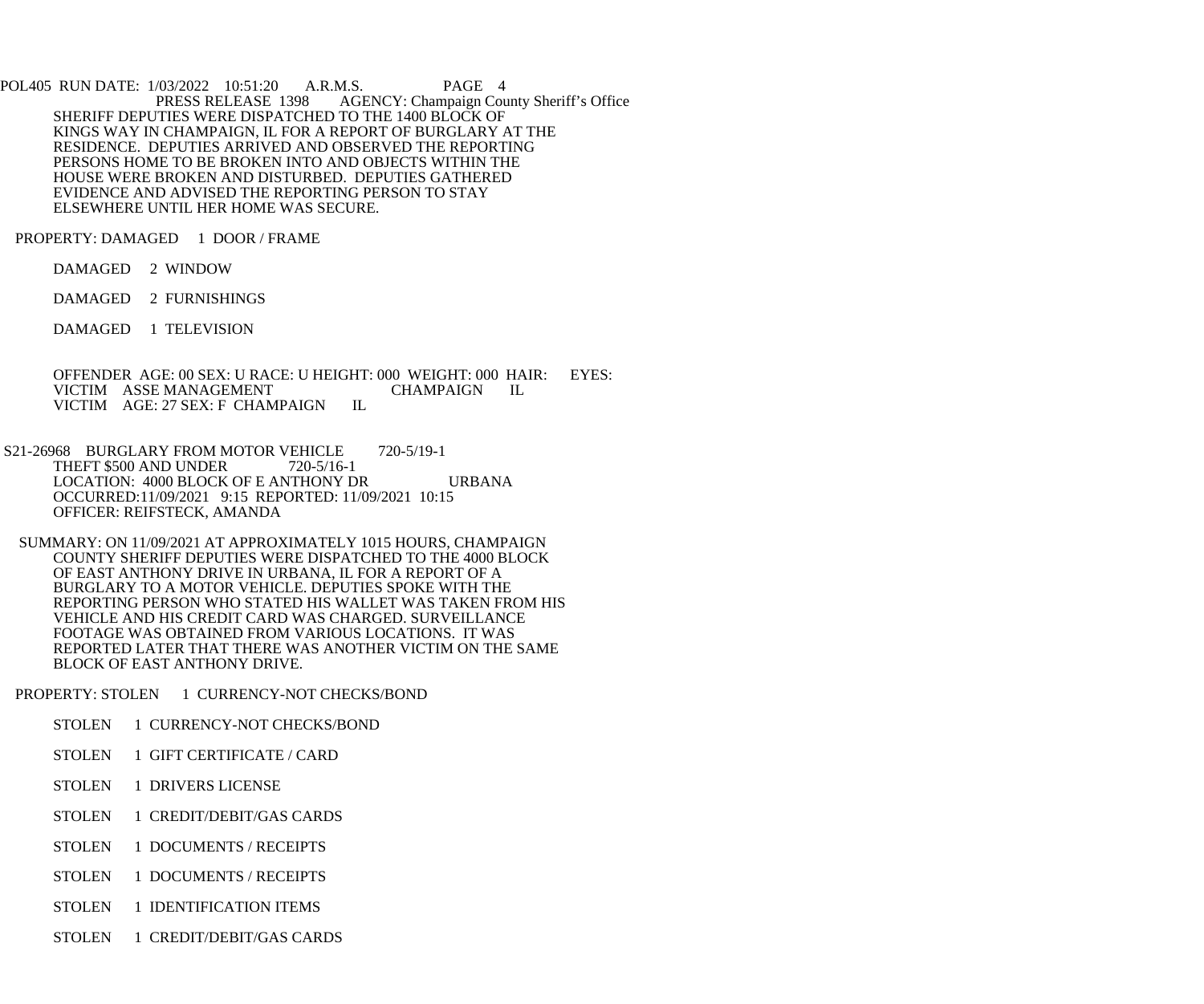POL405 RUN DATE: 1/03/2022 10:51:20 A.R.M.S. PAGE 5<br>PRESS RELEASE 1398 AGENCY: Champaign Cou AGENCY: Champaign County Sheriff's Office

 OFFENDER AGE: 00 SEX: U RACE: U HEIGHT: 000 WEIGHT: 000 HAIR: EYES: VICTIM AGE: 17 SEX: F URBANA IL<br>VICTIM AGE: 23 SEX: M URBANA IL VICTIM AGE: 23 SEX: M URBANA

- S21-26994 BATTERY-DOMESTIC 720-5/12-3.2 LOCATION: 2100 BLOCK OF MONROE DR URBANA OCCURRED:11/09/2021 14:15 REPORTED: 11/09/2021 14:17 OFFICER: REIFSTECK, AMANDA
- SUMMARY: ON 11/09/2021 AT APPROXIMATELY 1417 HOURS, CHAMPAIGN COUNTY SHERIFF DEPUTIES RESPONDED TO THE 2100 BLOCK OF MONROE DRIVE IN URBANA, IL FOR A REPORT OF A DOMESTIC. THE REPORTING PERSON STATED HER SON WAS INTOXICATED AND TOOK HER VEHICLE. DEPUTIES ARRIVED AND OBTAINED A STATEMENT FROM THE REPORTING PERSON AND ATTEMPTED TO MAKE CONTACT WITH REPORTING PERSONS SON.

 OFFENDER AGE: 32 SEX: M VICTIM AGE: 61 SEX: F URBANA IL

- S21-27034 CONTROLLED SUBSTANCE-POSSESSION 720-570/402 HYPODERMIC NEEDLE/SYRINGE-POSS/SALE 720-635/1,2<br>IMPROPER LANE USAGE 625-5/11-709 **IMPROPER LANE USAGE**  NO REAR REGISTRATION LIGHT 625-5/12-201C CANINE SEARCH VEHICLE<br>LOCATION: WUNIV W UNIVERSITY AVE / @ N WRIGHT ST OCCURRED:11/10/2021 2:20 REPORTED: 11/10/2021 2:26 OFFICER: CARLSON,CHRISTOPHER T
- SUMMARY: ON 11/10/2021 AT APPROXIMATELY 0226 HOURS A CHAMPAIGN COUNTY SHERIFF DEPUTY INITIATED A TRAFFIC STOP ON A VEHICLE IN THE AREA OF UNIVERSITY AVE. AND WRIGHT ST. IN URBANA, IL FOR MULTIPLE ILLINOIS VEHICLE CODE VIOLATIONS. DURING THE TRAFFIC STOP, A FRESH AIR SWEEP WAS PERFORMED BY A STATE CERTIFIED NARCOTICS K9 AND A PROBABLE CAUSE SEARCH WAS PERFORMED ON THE VEHICLE AND OCCUPANTS. THE DRIVER WAS FOUND TO BE IN POSSESSION OF A CONTROLLED SUBSTANCE. THE DRIVER WAS RELEASED ON A STATE OF ILLINOIS NTA AND TRAFFIC WARNING.

PROPERTY: NONE 11 DRUGS-ILLEGAL

## PEOPLE: VICTIM SOCIETY OFFENDER AGE: 49 SEX: F

 ARRESTS: MAHAR JENNIFER SUZANNE AGE: 49 SEX: F 2111 A MELROSE DR CHAMPAIGN IL CHARGE: CONTROLLED SUBSTANCE-POSSESSION<br>AT: UNIVERSITY/WRIGHT BY: CARLSON,CHRI Y/WRIGHT BY: CARLSON,CHRISTOPHER T<br>JENNIFER SUZANNE AGE: 49 SEX: F 2111 MAHAR JENNIFER SUZANNE AGE: 49 SEX: F 2111 A MELROSE DR CHAMPAIGN IL<br>CHARGE: HYPODERMIC NEEDLE/SYRINGE-POSS/SALE 720-635/1.2 HYPODERMIC NEEDLE/SYRINGE CHARGE: HYPODERMIC NEEDLE/SYRINGE-POSS/SALE AT: UNIVERSITY/WRIGHT BY: CARLSON,CHRISTOPHER T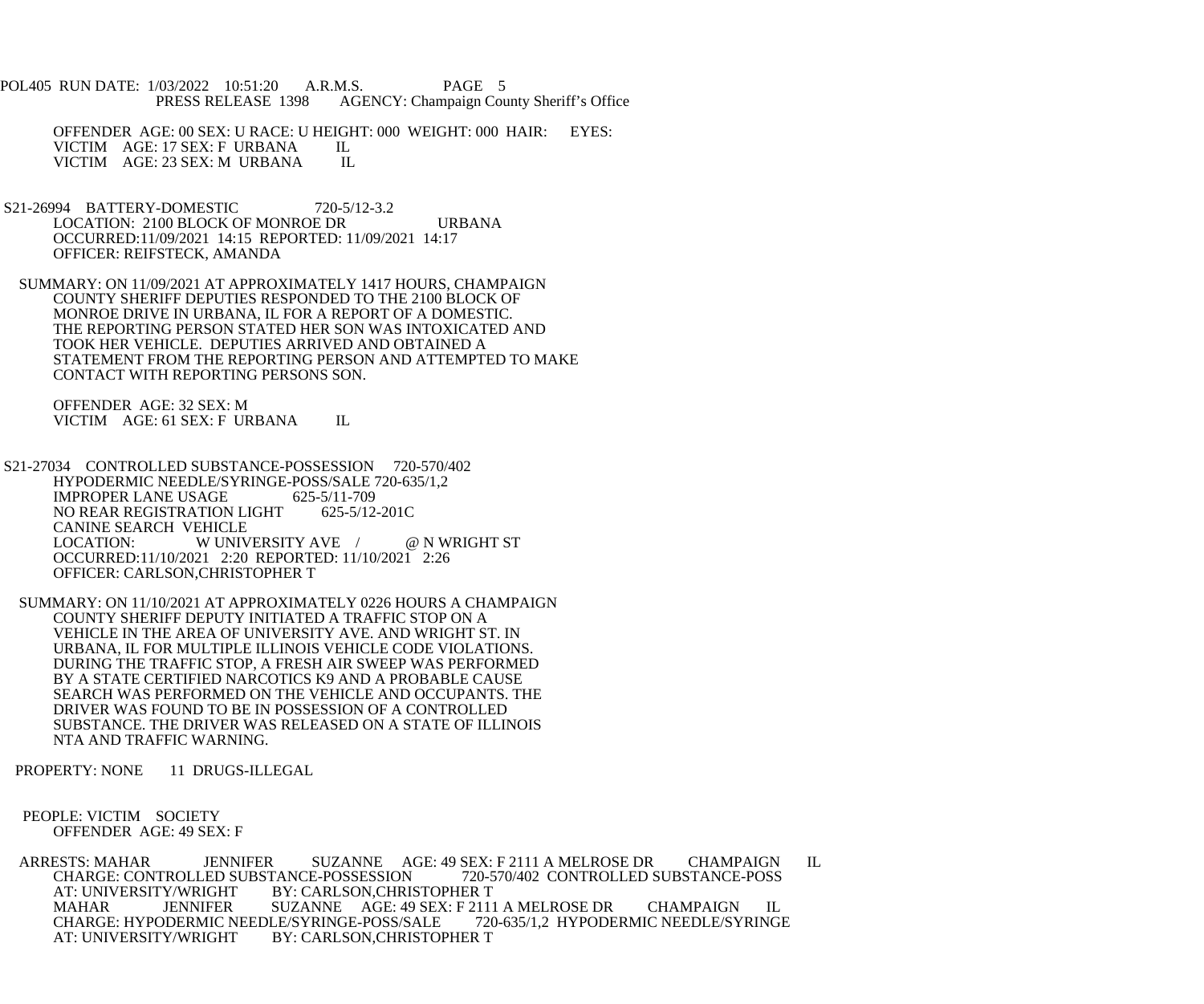POL405 RUN DATE: 1/03/2022 10:51:20 A.R.M.S. PAGE 6<br>PRESS RELEASE 1398 AGENCY: Champaign Cou AGENCY: Champaign County Sheriff's Office MAHAR JENNIFER SUZANNE AGE: 49 SEX: F 2111 A MELROSE DR CHAMPAIGN IL<br>CHARGE: IMPROPER LANE USAGE 625-5/11-709 IMPROPER LANE USAGE CHARGE: IMPROPER LANE USAGE 625-5/11-709 IMPROPER LANE USAGE<br>AT: UNIVERSITY/WRIGHT BY: CARLSON,CHRISTOPHER T Y/WRIGHT BY: CARLSON,CHRISTOPHER T<br>JENNIFER SUZANNE AGE: 49 SEX: F 2111 MAHAR JENNIFER SUZANNE AGE: 49 SEX: F 2111 A MELROSE DR CHAMPAIGN IL<br>CHARGE: NO REAR REGISTRATION LIGHT 625-5/12-201 NO REAR REGISTRATION LIGH CHARGE: NO REAR REGISTRATION LIGHT 625-5/12-201 NO REAR REGISTRATION LIGH<br>AT: UNIVERSITY/WRIGHT BY: CARLSON,CHRISTOPHER T BY: CARLSON, CHRISTOPHER T

 S21-27035 NO REAR REGISTRATION LIGHT 625-5/12-201C WARRANT-IN STATE<br>LOCATION: CUNNINGHAM AV LOCATION: CUNNINGHAM AV / @ E COUNTRY CLUB RD OCCURRED:11/10/2021 3:26 REPORTED: 11/10/2021 3:26 OFFICER: CHRISTENSEN, CORY

- SUMMARY: TRAFFIC STOP INITIATED PURSUANT TO AN IVC VIOLATION IN URBANA IL. THE DRIVER WAS PLACED UNDER ARREST ON A DOUGLAS COUNTY FELONY WARRANT. THE DRIVER WAS TRANSPORTED TO THE CCSO SATELLITE JAIL.
- PEOPLE: VICTIM SOCIETY OFFENDER AGE: 39 SEX: F
- ARRESTS: HICKS JENNIFER M AGE: 39 SEX: F HOMELESS URBANA IL<br>CHARGE: WARRANT-IN STATE WARRANT WARRANT-IN STATE WARRANT WARRANT-IN STATE AT: CUNNINGHAM/COUNTRY CLUB BY: CHRISTENSEN, CORY
- S21-27109 BATTERY-DOMESTIC 720-5/12-3.2 LOCATION: 100 BLOCK OF E MAIN ST SIDNEY OCCURRED:11/10/2021 19:19 REPORTED: 11/10/2021 19:19 OFFICER: METZLER, JEFFREY
- SUMMARY: DEPUTIES WERE DISPATCHED TO THE 100 BLOCK OF E. MAIN ST. IN THE VILLAGE OF SIDNEY FOR A REPORT OF A POSSIBLE DOMESTIC. ALL PARTIES WERE INTERVIEWED AND RELEASED.

 OFFENDER AGE: 18 SEX: M VICTIM AGE: 44 SEX: F SIDNEY IL

- S21-27196 BURGLARY FROM MOTOR VEHICLE 720-5/19-1 LOCATION: 300 BLOCK OF ETHEL ST E OCCURRED:11/11/2021 18:00 REPORTED: 11/11/2021 20:52 OFFICER: METZLER, JEFFREY
	- SUMMARY: DEPUTIES WERE DISPATCH TO THE 300 BLOCK OF ETHEL IN THE VILLAGE OF SAINT JOSEPH FOR A REPORT OF A BURGLARY FROM A MOTOR VEHICLE. THERE WAS NO SUSPECT INFORMATION OR CAMERAS IN THE AREA.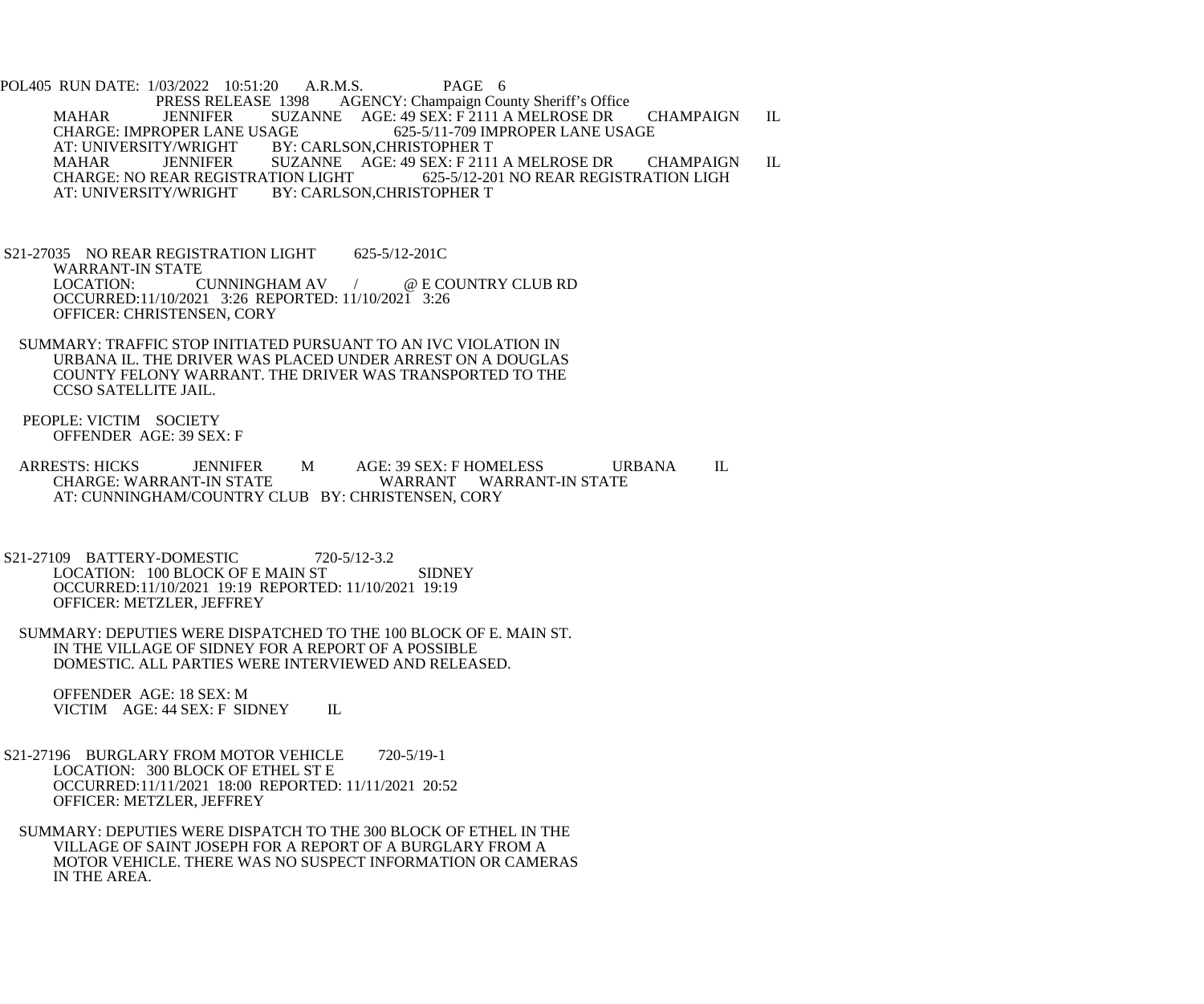- POL405 RUN DATE: 1/03/2022 10:51:20 A.R.M.S. PAGE 7 PRESS RELEASE 1398 AGENCY: Champaign County Sheriff's Office
	- OFFENDER SEX: RACE: HEIGHT: 000 WEIGHT: 000 HAIR: EYES: VICTIM AGE: SEX:
- S21-27220 RECOVERED STOLEN VEHICLE<br>THEFT-MOTOR VEHICLE 720-5/16,625-5/4 THEFT-MOTOR VEHICLE 720-5/16,625-5<br>THEFT FROM MOTOR VEHICLE 720-5/16-1 THEFT FROM MOTOR VEHICLE<br>LOCATION: CARRIAGE PL LOCATION: CARRIAGE PL / COACHMAN DR/BRIDLE L OCCURRED:11/12/2021 8:00 REPORTED: 11/12/2021 8:01 OFFICER: REIFSTECK, AMANDA
- SUMMARY: ON 11/12/2021 AT APPROXIMATELY 0800 HOURS, CHAMPAIGN COUNTY SHERIFF DEPUTIES WERE DISPATCHED TO THE 30 BLOCK OF CARRIAGE PLACE IN URBANA, IL FOR A REPORT OF A STOLEN VEHICLE. PRIOR TO DEPUTIES ARRIVAL, A REPORTING PERSON AT THE 2500 BLOCK OF EAST ILLINOIS ST. IN URBANA, IL CALLED TO REPORT A SUSPICIOUS VEHICLE OUTSIDE OF HER RESIDENCE. UPON ARRIVAL, DEPUTIES IDENTIFIED THE VEHICLE AS THE STOLEN VEHICLE FROM CARRIAGE PLACE. THE OWNER OF THE VEHICLE ARRIVED ON SCENE SHORTLY AFTER. DEPUTIES COLLECTED EVIDENCE FROM THE VEHICLE AND RELEASED THE VEHICLE BACK TO THE OWNER.
- PROPERTY: STOLEN AUTO<br>COLOR: BLU/ 2017 MAKE: HYUN MODEL: ELN BODY: 4D LIC#: IL BX50007 STOLEN 1 CLOTHING-NOT FURS
	- STOLEN 1 CLOTHING-NOT FURS
	- STOLEN 1 AUTO PART & ACCESSORY
	- OFFENDER AGE: 00 SEX: U RACE: U HEIGHT: 000 WEIGHT: 000 HAIR: EYES: VICTIM AGE: 20 SEX: F URBANA
- S21-27245 DECEPTIVE PRACTICES 720-5/17-1 LOCATION: 200 BLOCK OF S HARRISON ST PHILO OCCURRED:11/12/2021 13:49 REPORTED: 11/12/2021 13:50 OFFICER: REIFSTECK, AMANDA
- SUMMARY: ON 11/12/2021 AT APPROXIMATELY 1350 HOURS, CHAMPAIGN COUNTY SHERIFF DEPUTIES WERE DISPATCHED TO THE 200 BLOCK OF S. HARRISON ST. IN PHILO, IL FOR A REPORT OF A DECEPTIVE PRACTICE. DEPUTIES MET WITH THE REPORTING PERSON ON 11/17/2021 TO OBTAIN DOCUMENTATION AND A STATEMENT.
- PROPERTY: STOLEN 1 CREDIT/DEBIT/GAS CARDS

 OFFENDER AGE: 00 SEX: U RACE: U HEIGHT: 000 WEIGHT: 000 HAIR: EYES: VICTIM AGE: 32 SEX: M PHILO IL

S21-27251 UNLAWFUL VISITATION INTERFERENCE 720-5/10-5.5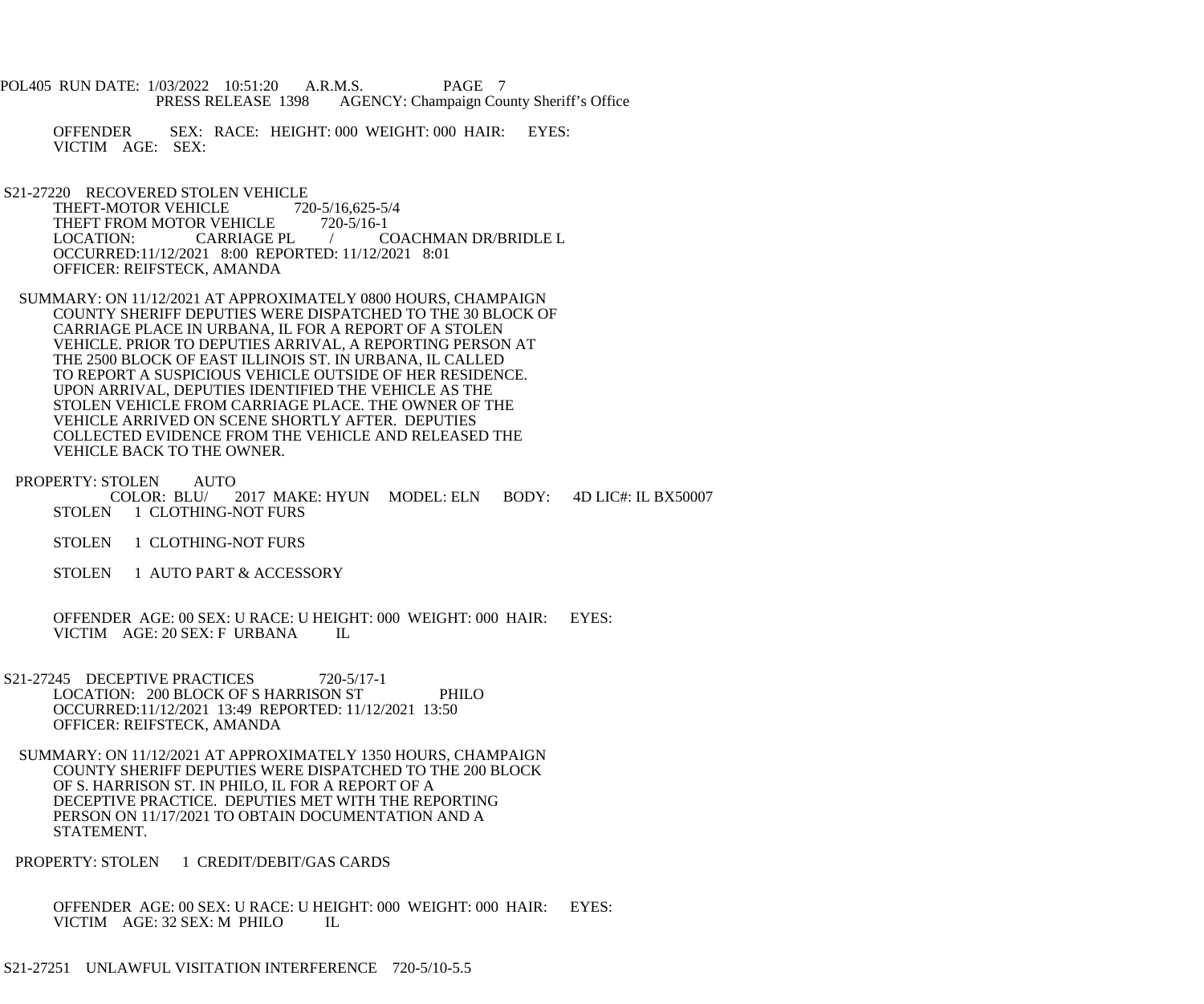POL405 RUN DATE: 1/03/2022 10:51:20 A.R.M.S. PAGE 8 PRESS RELEASE 1398 AGENCY: Champaign County Sheriff's Office LOCATION: 100 BLOCK OF S MAIN ST ST JOSEPH OCCURRED:11/12/2021 15:55 REPORTED: 11/12/2021 15:55 OFFICER: CUMMINGS, MATTHEW

 SUMMARY: ON 11/12/21 AT APPROXIMATELY 1600 HOURS, CHAMPAIGN COUNTY SHERIFF DEPUTIES TOOK A REPORT OF A CHILD CUSTODY ORDER VIOLATION. REPORTEDLY, THE FEMALE PARTY BELIEVED THE ORDER WAS NO LONGER VALID AND THE MALE PARTY STATED IT WAS. NO ARRESTS WERE MADE AND A REPORT WAS TAKEN.

 OFFENDER AGE: 34 SEX: F VICTIM AGE: 38 SEX: M FITHIAN IL

 S21-27298 BATTERY-DOMESTIC 720-5/12-3.2 LOCATION: 1000 BLOCK OF CARROLL AV URBANA OCCURRED:11/13/2021 1:24 REPORTED: 11/13/2021 1:24 OFFICER: SELLEK, KYLE

 SUMMARY: DEPUTIES WERE DISPATCHED TO THE 1000 BLK. OF CARROLL AVE, URBANA TOWNSHIP, REFERENCE THE REPORT OF A DOMESTIC BATTERY. DEPUTIES DID NOT FIND EVIDENCE THAT A BATTERY HAD OCCURRED. THE PARTIES WERE SEPARATED FOR THE NIGHT AND GIVEN ADVICE TO SEEK AN ORDER OF PROTECTION.

 OFFENDER AGE: 32 SEX: F VICTIM AGE: 39 SEX: M URBANA IL

S21-27337 ASSIST FIRE DEPT

LOCATION: 100 BLOCK OF MONROE ST ST JOSEPH OCCURRED:11/14/2021 1:02 REPORTED: 11/14/2021 1:03 OFFICER: FLOYD,CODY L

 SUMMARY: ON 11/14/21 AT APPROXIMATELY 01:04 HOURS, CHAMPAIGN COUNTY SHERIFF'S DEPUTIES WERE DISPATCHED TO THE 100 BLOCK OF MONROE ST. IN SAINT JOSEPH, ILLINOIS TO ASSIST THE FIRE DEPARTMENT WITH A HOUSE FIRE. DEPUTIES INTERVIEWED THE HOMEOWNER AND NEIGHBORS, AND COLLECTED EVIDENCE. THE STATE FIRE MARSHALL'S OFFICE IS ALSO INVESTIGATING THIS INCIDENT.

 OFFENDER AGE: 00 SEX: U RACE: U HEIGHT: 000 WEIGHT: 000 HAIR: EYES: VICTIM AGE: 58 SEX: M ST JOSEPH IL

S21-27362 BATTERY-DOMESTIC 720-5/12-3.2 LOCATION: 300 BLOCK OF EAST ST PENFIELD OCCURRED:11/14/2021 12:00 REPORTED: 11/14/2021 17:10 OFFICER: REIFSTECK, CHASE

 SUMMARY: ON SUNDAY (11/14/21) AT APPROXIMATELY 1714 HRS, CHAMPAIGN COUNTY DEPUTY SHERIFFS WERE DISPATCHED TO PLACE A PHONE CALL TO A VICTIM OF A DOMESTIC BATTERY. THIS INCIDENT WAS BELIEVED TO HAVE OCCURRED AT A RESIDENCE IN PENFIELD. A PHONE CALL WAS PLACED TO THE FEMALE VICTIM INVOLVED AND A NARRATIVE WAS OBTAINED. DURING THIS INCIDENT, AN UNKNOWN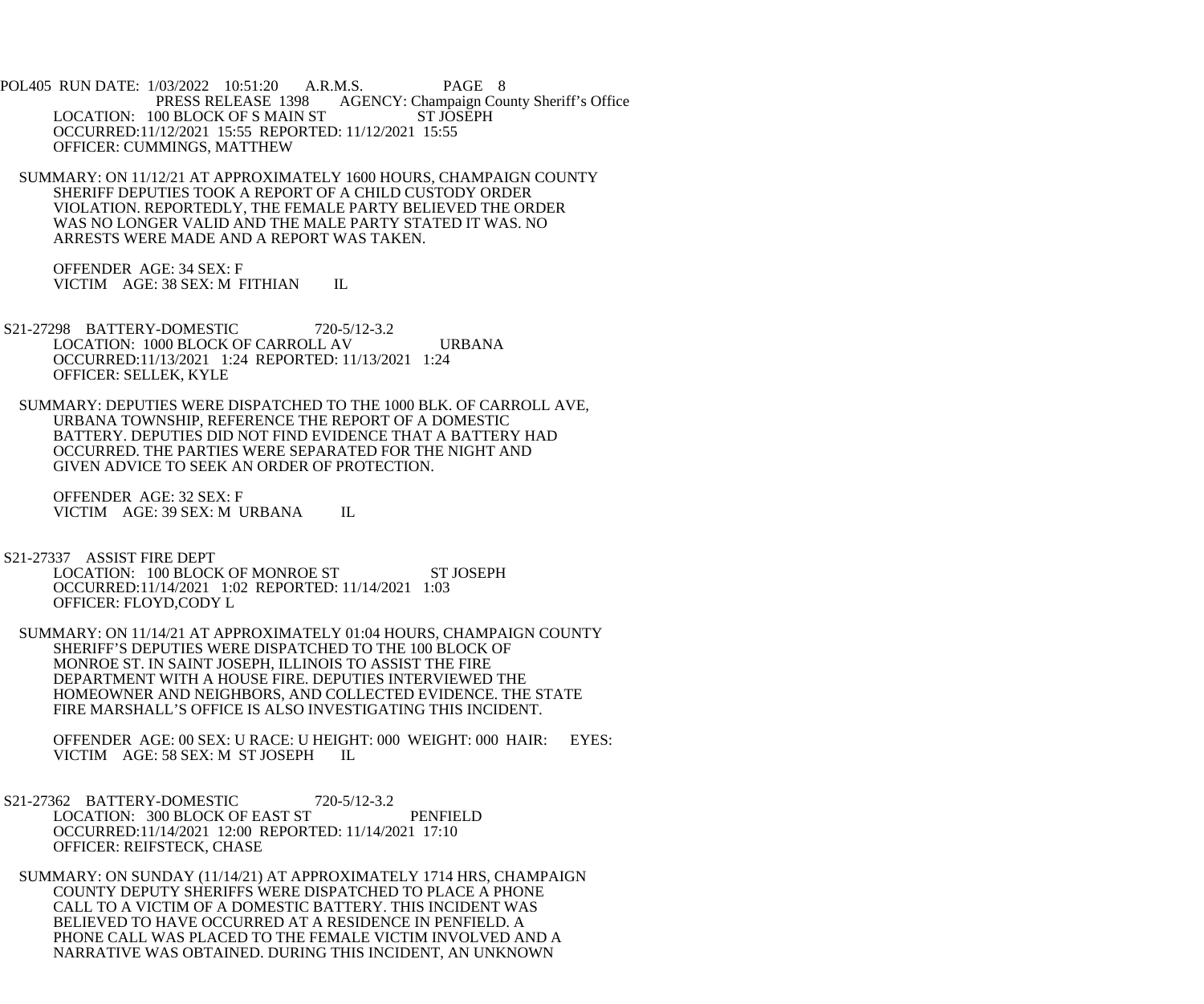POL405 RUN DATE: 1/03/2022 10:51:20 A.R.M.S. PAGE 9 PRESS RELEASE 1398 AGENCY: Champaign County Sheriff's Office MALE INVOLVED REPORTEDLY BATTERED THE FEMALE VICTIM, ESSENTIALLY CAUSING HER TO SUSTAIN A BROKEN ANKLE. THE VICTIM WAS NOT WILLING TO PROVIDE ANY IDENTIFYING INFORMATION ON THE MALE HALF INVOLVED.

OFFENDER AGE: 00 SEX: U RACE: U HEIGHT: 000 WEIGHT: 000 HAIR: EYES: VICTIM AGE: 31 SEX: F PENFIELD IL VICTIM AGE: 31 SEX: F PENFIELD

S21-27525 CRIMINAL DAMAGE TO PROPERTY 720-5/21-1 CONSPIRE<br>LOCATION: 1400 BLOCK OF BETSY ROSS DR URBANA LOCATION: 1400 BLOCK OF BETSY ROSS DR OCCURRED:11/15/2021 16:00 REPORTED: 11/16/2021 12:58 OFFICER: WELDON, MATTHEW

 SUMMARY: DISPATCHED TO AN URBANA TOWNSHIP RESIDENCE IN REFERENCE TO A CRIMINAL DAMAGE REPORT. TWO VEHICLES HAD PUNCTURE DAMAGE TO MULTIPLE TIRES. THE VICTIM BELIEVED THE DAMAGE TO BE RETALIATORY DUE TO AN INCIDENT WITH THEIR ROOMMATES. THE ROOMMATES DENIED CAUSING THE DAMAGE.

 OFFENDER AGE: 35 SEX: F OFFENDER AGE: 30 SEX: M VICTIM AGE: 30 SEX: M URBANA IL

S21-27533 CRIMINAL DAMAGE TO PROPERTY 720-5/21-1 LOCATION: 400 BLOCK OF MEADOW CR ST JOSEPH OCCURRED:11/15/2021 17:30 REPORTED: 11/16/2021 13:34 OFFICER: METZLER, JEFFREY

 SUMMARY: DEPUTIES WERE DISPATCHED TO THE 400 BLOCK OF MEADOW CIR. IN THE VILLAGE OF SAINT JOSEPH FOR A REPORT OF CRIMINAL DAMAGE TO PROPERTY WHERE A VICTIMS VEHICLES WINDOW HAD BEEN BROKEN. NO SUSPECT INFORMATION.

PROPERTY: DAMAGED 1 WINDOW

- OFFENDER AGE: 00 SEX: U RACE: U HEIGHT: 000 WEIGHT: 000 HAIR: EYES: VICTIM AGE: 70 SEX: M ST JOSEPH IL
- S21-27546 CRIMINAL DAMAGE TO PROPERTY 720-5/21-1 LOCATION: CEDRIC DR / PERKINS RD/IVANHOE D OCCURRED:11/14/2021 15:00 REPORTED: 11/16/2021 16:36 OFFICER: MCCALLISTER, MARK
- SUMMARY: ON 11/16/21 AT 1819 HOURS THE CHAMPAIGN COUNTY SHERIFF'S OFFICE RESPONDED TO AN ADDRESS IN URBANA TOWNSHIP FOR A CRIMINAL DAMAGE TO PROPERTY. THE REPORTING PERSON ADVISED THAT NAIL POLISH WAS PLACED ON THE SIDING OF HER RESIDENCE BY AN UNKNOWN PERSON.

PROPERTY: DAMAGED 1 BUILDING-EXTERIOR

OFFENDER AGE: 00 SEX: U RACE: U HEIGHT: 000 WEIGHT: 000 HAIR: EYES: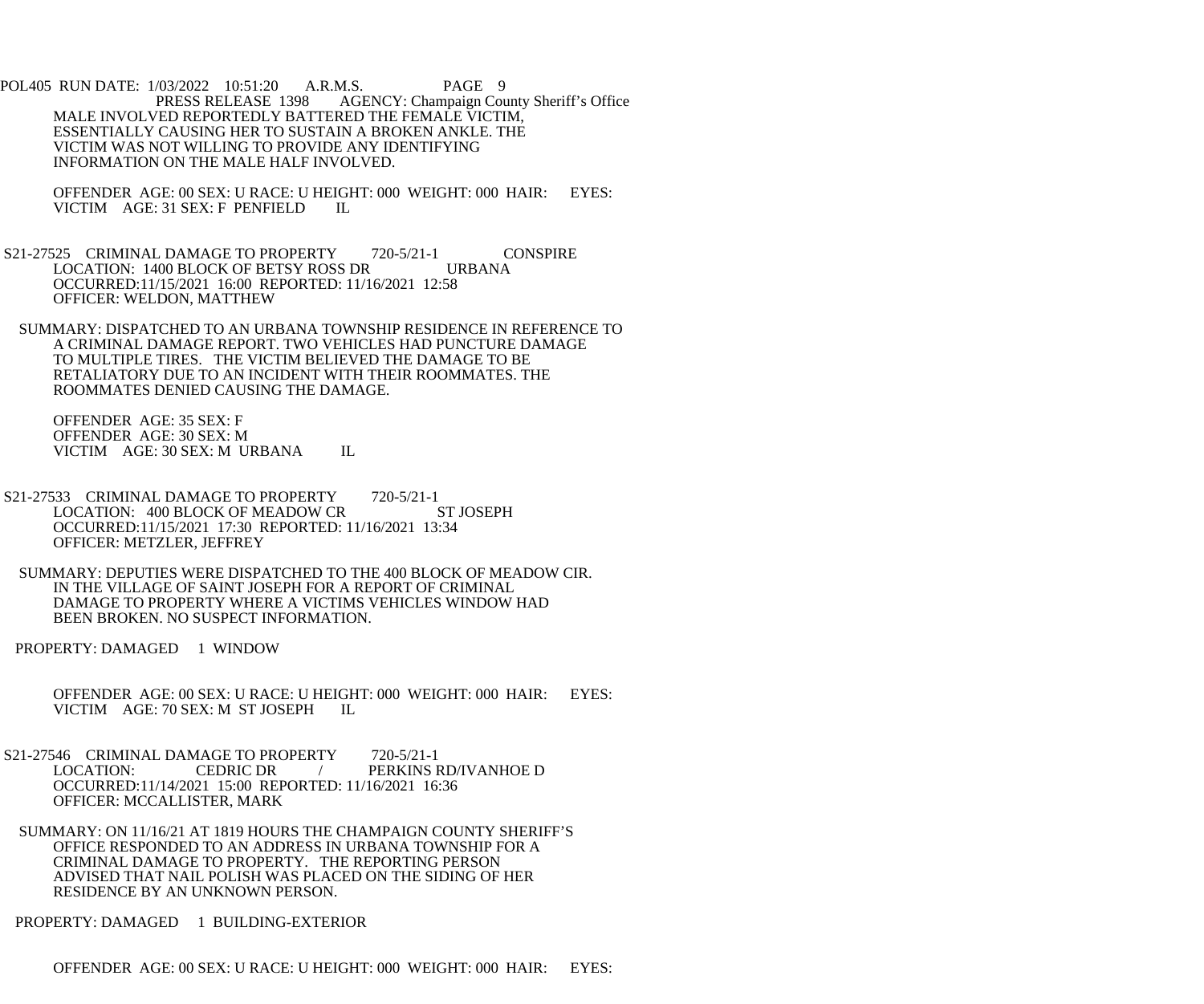POL405 RUN DATE: 1/03/2022 10:51:20 A.R.M.S. PAGE 10<br>PRESS RELEASE 1398 AGENCY: Champaign Cou AGENCY: Champaign County Sheriff's Office VICTIM AGE: 59 SEX: F URBANA IL

- S21-27604 CRIMINAL DAMAGE TO PROPERTY 720-5/21-1 BATTERY-AGGRAVATED 720-5/12-3.05 LOCATION: 1600 BLOCK OF OLYMPIAN RD URBANA OCCURRED:11/17/2021 13:30 REPORTED: 11/17/2021 13:30 OFFICER: JAMES, ALEXANDER
- SUMMARY: ON 11/17/21 AT APPROXIMATELY 1330 HOURS, CHAMPAIGN COUNTY DEPUTIES WERE DISPATCHED TO AN ADDRESS IN SOMER TOWNSHIP FOR A DOMESTIC CALL. AFTER ARRIVAL, AN INVOLVED SUBJECT HAD ADMITTED TO DAMAGING PROPERTY OF ANOTHER'S. THIS SUBJECT WAS TRANSPORTED TO A LOCAL HOSPITAL FOR EVALUATION, THEN TO JAIL SHORTLY LATER.
- PEOPLE: VICTIM AGE: SEX: VICTIM AGE: 49 SEX: F URBANA IL VICTIM AGE: 21 SEX: M CHAMAPIGN IL

 ARRESTS: CRANDALL TERRY LEE AGE: 47 SEX: M 1604 OLYMPIAN DR APT 41 URBANA IL CHARGE: CRIMINAL DAMAGE TO PROPERTY AT: BY: JAMES, ALEXANDER<br>CRANDALL TERRY LEE AC CRANDALL TERRY LEE AGE: 47 SEX: M 1604 OLYMPIAN DR APT 41 URBANA IL CHARGE: BATTERY-AGGRAVATED 720-5/12-3.0 BATTERY-AGGRAVATED CHARGE: BATTERY-AGGRAVATED 720-5/12-3.0 BATTERY-AGGRAVATED AT: BY: JAMES, ALEXANDER

- S21-27622 BURGLARY RESIDENTIAL 720-5/19-3 LOCATION: 1600 BLOCK OF KINGS WAY HENSLEY TWP OCCURRED:11/17/2021 19:45 REPORTED: 11/17/2021 20:05 OFFICER: CHRISTENSEN, CORY
- SUMMARY: RESPONDED TO A RESIDENTIAL BURGLARY REPORT IN HENSLEY TOWNSHIP. U.S. CURRENCY AND CANNABIS WAS DISCOVERED MISSING FROM THE INTERIOR OF THE RESIDENCE.
- PROPERTY: STOLEN 10 CURRENCY-NOT CHECKS/BOND

STOLEN 14 DRUGS-ILLEGAL

 OFFENDER AGE: 00 SEX: U RACE: U HEIGHT: 000 WEIGHT: 000 HAIR: EYES: VICTIM AGE: 61 SEX: M CHAMPAIGN IL

- S21-27632 BATTERY-DOMESTIC 720-5/12-3.2 LOCATION: 1000 BLOCK OF CARROLL AV URBANA OCCURRED:11/17/2021 21:40 REPORTED: 11/17/2021 21:48 OFFICER: LIVINGSTON, ANDREW
- SUMMARY: ON 11/17/2021, CHAMPAIGN COUNTY SHERIFF DEPUTIES WERE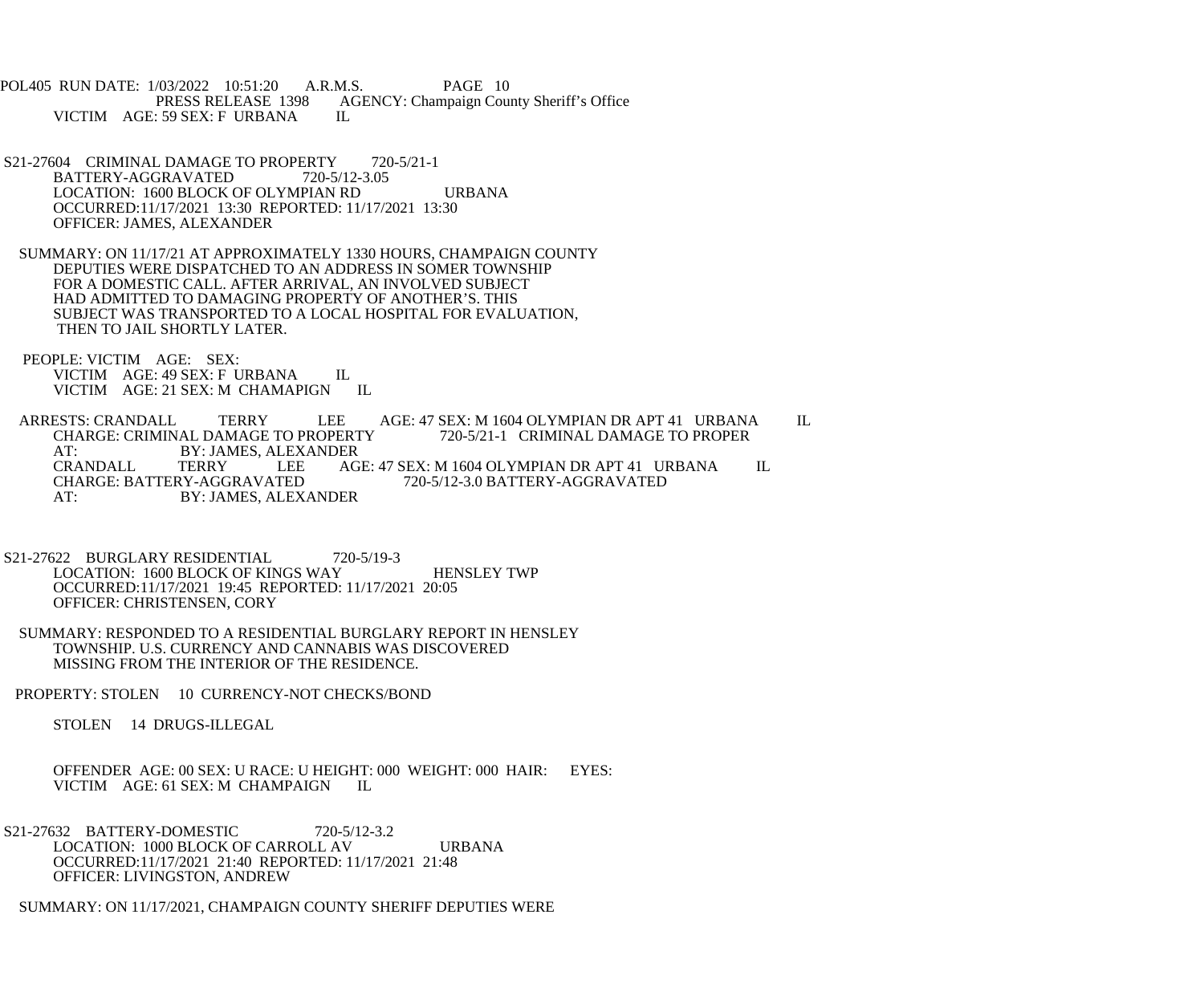POL405 RUN DATE: 1/03/2022 10:51:20 A.R.M.S. PAGE 11<br>PRESS RELEASE 1398 AGENCY: Champaign Cou AGENCY: Champaign County Sheriff's Office DISPATCHED TO THE 1000 BLOCK OF CARROLL AVE IN URBANA FOR A REPORT OF A DOMESTIC. DEPUTIES ARRIVED ON SCENE AND OBTAINED A STATEMENT FROM BOTH PARTIES. PARTIES WOULD BE SEPARATED FOR THE NIGHT. NOTHING FURTHER.

 OFFENDER AGE: 32 SEX: F VICTIM AGE: 39 SEX: M URBANA IL

- S21-27700 DECEPTIVE PRACTICES 720-5/17-1<br>LOCATION: SOUTHVIEW DR / MAPLE ST, S DAVID ST OCCURRED:11/16/2021 11:30 REPORTED: 11/18/2021 14:24 OFFICER: FERRIMAN, RICHARD
- SUMMARY: RP CALLED TO REPORT SHE HAD FALLING VICTIM OF A SCAM. RP PURCHASED AT \$200 EBAY CARD AND PROVIDED THE NUMBERS OFF THE CARD THE SCAMMER. RP WAS ADVISED TO FILE A POLICE REPORT.
- PROPERTY: STOLEN 1 CURRENCY-NOT CHECKS/BOND

PEOPLE: VICTIM AGE: 32 SEX: F SIDNEY IL OFFENDER AGE: 00 SEX: RACE: HEIGHT: 000 WEIGHT: 000 HAIR: EYES: OFFENDER AGE: 00 SEX: RACE: HEIGHT: 000 WEIGHT: 000 HAIR: EYES: OFFENDER AGE: 00 SEX: RACE: HEIGHT: 000 WEIGHT: 000 HAIR: EYES: OFFENDER AGE: 00 SEX: RACE: HEIGHT: 000 WEIGHT: 000 HAIR: EYES: OFFENDER AGE: 00 SEX: RACE: HEIGHT: 000 WEIGHT: 000 HAIR:

- S21-27769 LOST DRIVERS LICENSE/PLATE LOCATION: 100 BLOCK OF STERLING CT SAVOY OCCURRED:10/13/2021 0:00 REPORTED: 11/19/2021 11:04 OFFICER: CUMMINGS, MATTHEW
- SUMMARY: ON 11/19/21 AT APPROXIMATELY 1100 HOURS, CHAMPAIGN COUNTY SHERIFF DEPUTIES TOOK A REPORT OF A MISSING LICENSE PLATE FROM A VEHICLE AT STERLING CT IN SAVOY.

 OFFENDER AGE: 00 SEX: U RACE: U HEIGHT: 000 WEIGHT: 000 HAIR: EYES: VICTIM AGE: 44 SEX: F SAVOY IL

- S21-30181 THEFT OVER \$500 720-5/16-1 CONSPIRE<br>CRIMINAL DAMAGE TO PROPERTY 720-5/21-1 CONSPIRE CRIMINAL DAMAGE TO PROPERTY LOCATION: 4700 BLOCK OF CUNNINGHAM AV URBANA OCCURRED:12/17/2021 15:35 REPORTED: 12/18/2021 8:00 OFFICER: WELDON, MATTHEW
- SUMMARY: DISPATCHED TO A SOMER TOWNSHIP BUSINESS IN REFERENCE TO A THEFT REPORT. TWO CATALYTIC CONVERTERS WERE STOLEN FROM A WORK TRUCK.

PROPERTY: STOLEN 2 AUTO PART & ACCESSORY

DAMAGED AUTO<br>COLOR: BLK/ 2021 MAKE: FORD MODEL: SUP BODY: PK LIC#: IL 3242307B

OFFENDER SEX: RACE: HEIGHT: 000 WEIGHT: 000 HAIR: EYES: